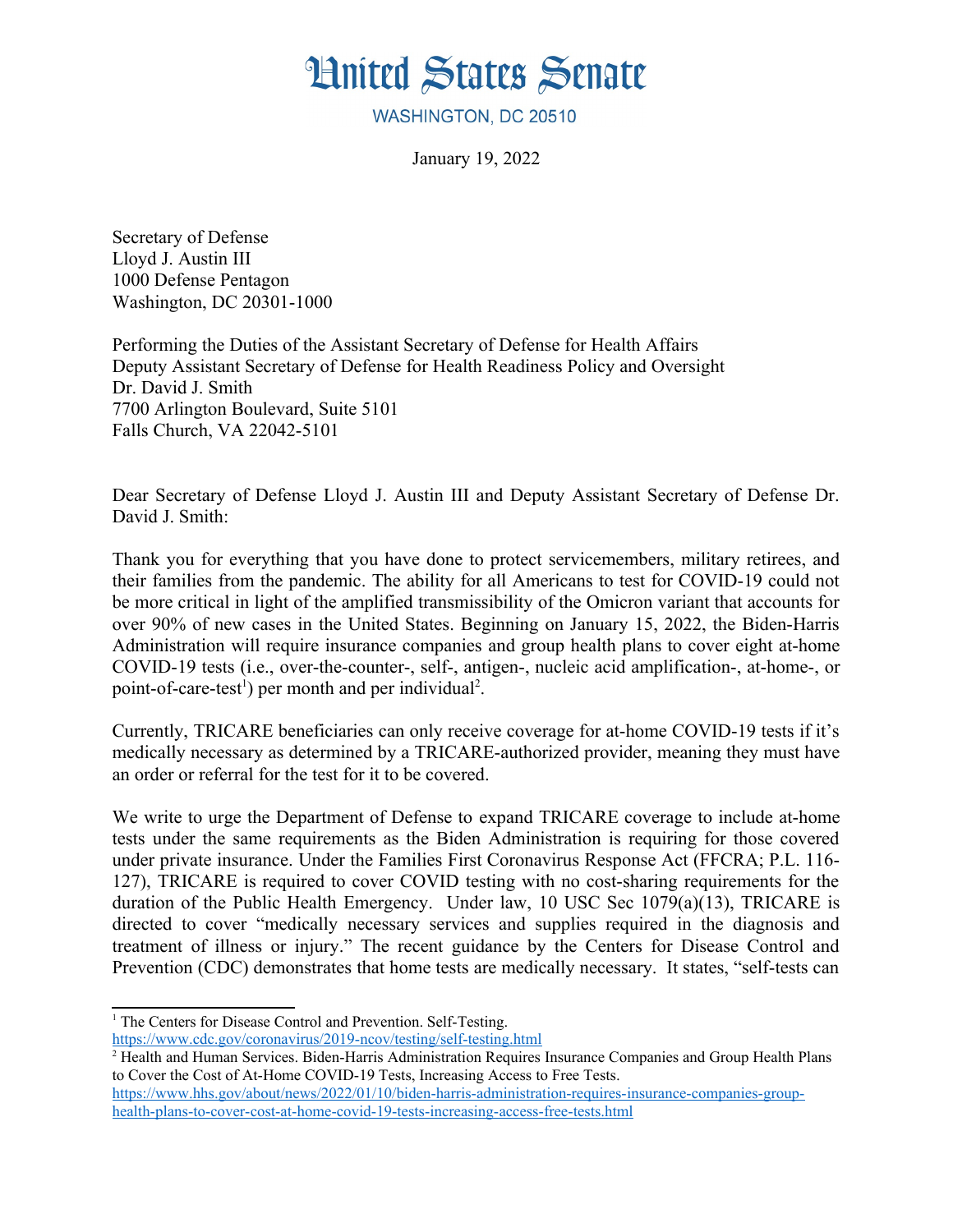also be used as one of many risk-reduction measures, along with vaccination, masking, and physical distancing, that protect you and others by reducing the chance of viral transmission."

It is critical that the 9.6 million TRICARE beneficiaries have access to at-home tests to keep them and their communities safe. We urge you to expand TRICARE coverage, under your current authority, so that those who are serving and have served our country receive the same protections as other Americans. With the rapid rise in COVID-19 cases due to the surge of the Omicron variant, it is imperative that this change is made immediately. Thank you for your consideration.

Sincerely,

Kirsten Gillis

Kirsten Gillibrand United States Senator Ranking Member, Subcommittee on Personnel

Vigabet

Elizabeth Warren United States Senator

Broun

Sherrod Brown United States Senator

Hirono United States Senator

Dames.

Richard Blumenthal United States Senator

Tina Smith United States Senator